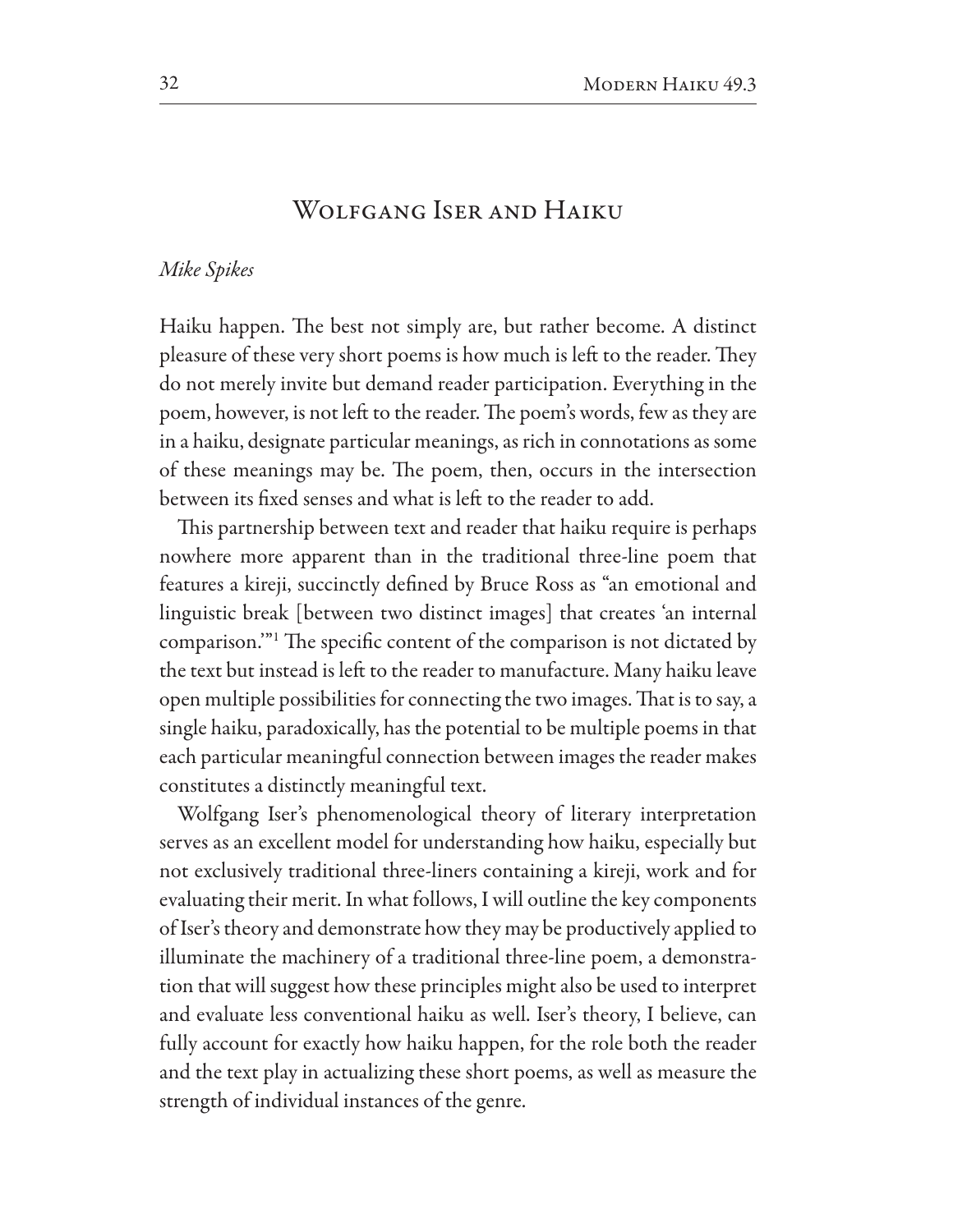As Vincent Leitch points out, Wolfgang Iser was one of the leaders of a group of reception theorists in West Germany, located principally at the University of Constance, that flourished in the nineteen sixties and seventies. In this country Iser's phenomenological approach exerted a major influence on literary theory from the mid-seventies well up into the eighties. His two major works, in English translation, were The Implied Reader, published in 1974, and The Act of Reading, appearing in 1978.<sup>2</sup> Perhaps Iser's single most widely read and anthologized piece, however, is "The Reading Process: A Phenomenological Approach," which originally appeared in 1972 in the journal New Literary History and later became a chapter in *The Implied Reader*. Here he succinctly delineates key principles of his theory, principles which will serve as the basis of my application of that theory to haiku. It is certainly true, as Paul H. Fry observes, that Iser is "almost exclusively a scholar of the novel," that his theory is "grounded in the notion of literature as fiction."<sup>3</sup> It is also true, however, that Iser's theory may be applied to the interpretation of poetry, as Raman Selden, Peter Widdowson, and Peter Brooks clearly illustrate in their use of it in a reading of Wordsworth's "A Slumber Did My Spirit Seal."4 And though the heyday of Iser's views has indeed passed, his approach nonetheless remains, I believe, most relevant and useful for understanding and interpreting fiction and poetry alike.

"Central to Iser's intuition," Elizabeth Freund notes, is "that reading consists of an interaction between the structure of the literary work and its reception."<sup>5</sup> She continues: "Meaning is not directly accessible or even present in any way either in the reader or the textual object, but is something that emerges (a product or assemblage) in the process of interaction between the two poles." Or as Sara Upstone succinctly sums up Iser's position, "Only by taking together the actual text and the reader's conception of it can we get the actual literary text."<sup>6</sup> In the opening paragraphs of "The Reading Process," Iser formulates this view-the core of his theory-in his own words. "The phenomenological theory of art," Iser writes, "lays full stress on the idea that, in considering the literary work, one must take into account not only the actual text but also, in equal measure, the actions involved in responding to the text." More specifically, what Iser calls the "literary work" consists of two distinct poles,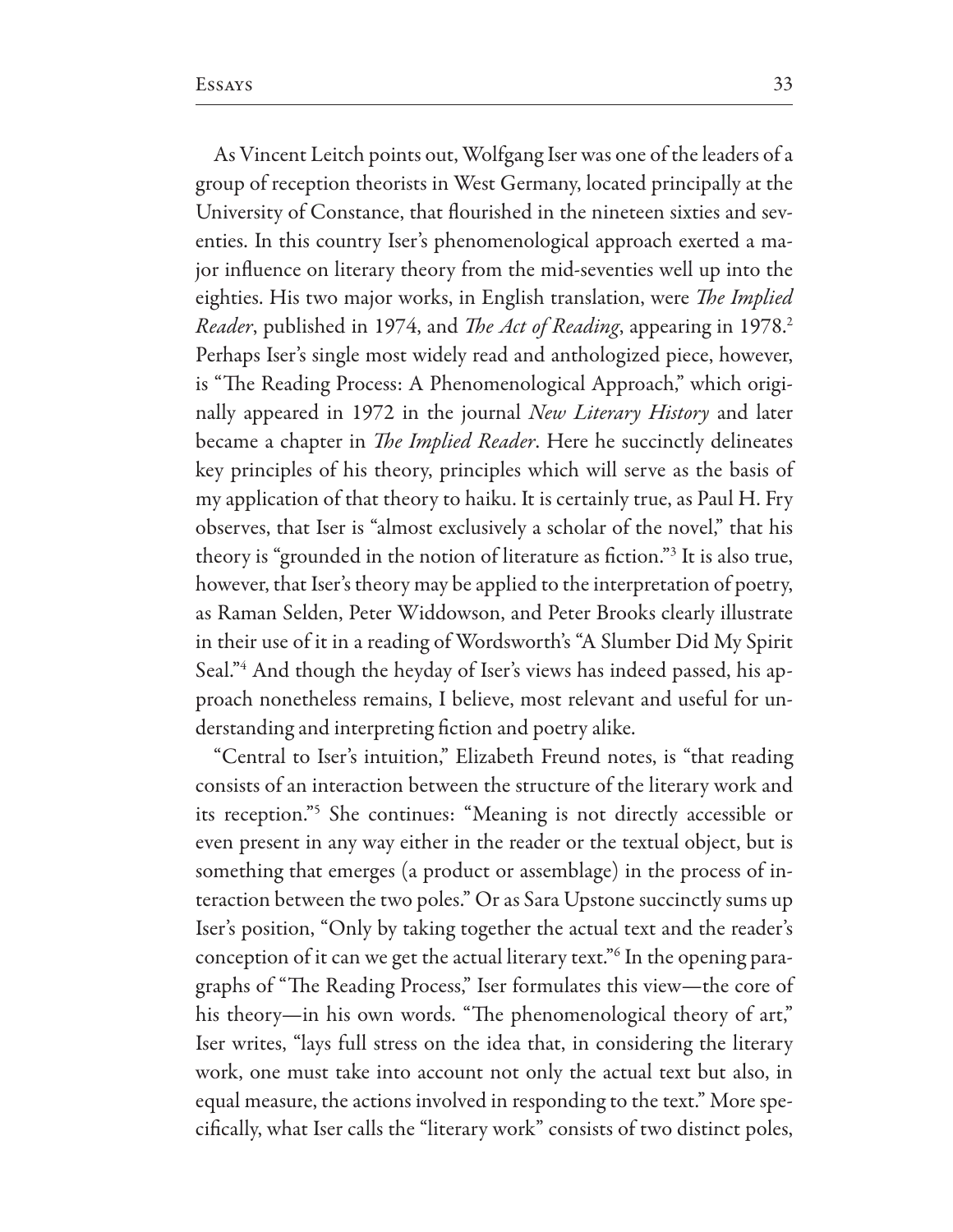the artistic and the esthetic: "the artistic refers to the text created by the author and the esthetic the realization accomplished by the reader." The literary work, as opposed to either the author's text alone or the reader's realization of it, is, then, "virtual." It marks the conjunction of "the reality of the text" and "the individual disposition of the reader." The literary work is not "completely identical with the text, or with the realization of the text, but in fact must lie halfway between the two."7

Iser's theory, Leitch stresses, fully acknowledges the existence of an objectively meaningful text. Though it certainly recognizes the central importance of the reader's input, it steadfastly refuses "to transform or dissolve the text into the reader's subjectivity or the interpretive community's codes and conventions,"<sup>8</sup> as do the views of certain radical reader response theorists such as David Bleich and Stanley Fish. The text, Iser insists, contains meaning, meaning the reader must extract from it if he or she is to accurately read it. As Freund observes, Iser's reader is "constrained by the patterns supplied in the text; the text proposes or instructs..."<sup>9</sup> In "The Reading Process" Iser himself refers to "the various perspectives ... offered by the text," "the patterns and 'schematized views" comprising it, the "knowledge" the text conveys, its "given factors, the fixed points." Iser comments, with specific reference to works of fiction, that the "sentences are 'component parts' insofar as they make statements, claims, or observations, or convey information and so establish various perspectives in the text." This objectively given portion of the text, Iser continues, "imposes certain limits" on the reader's interpretation of it."<sup>10</sup> In Jane Tompkins' succinct formulation, Iser "does not grant the reader autonomy or even partial independence from textual constraints."<sup>11</sup>

There are, however, gaps in the text. In fact, as Freund observes, for Iser the text is "full of 'gaps' or 'blanks' or 'indeterminacies'..."<sup>12</sup> Works of literature do not connect all the perspectives they provide, the schemata they present, but rather leave open spaces among them that the reader must bridge in order to actualize the work's full meaning. The information in the text is incomplete in that it requires the reader's input in order for the reader to realize the text's final sense and significance for him or her. In reading, Iser asserts, "we uncover the unformulated part of the text, and this very indeterminacy is the force that drives us to work out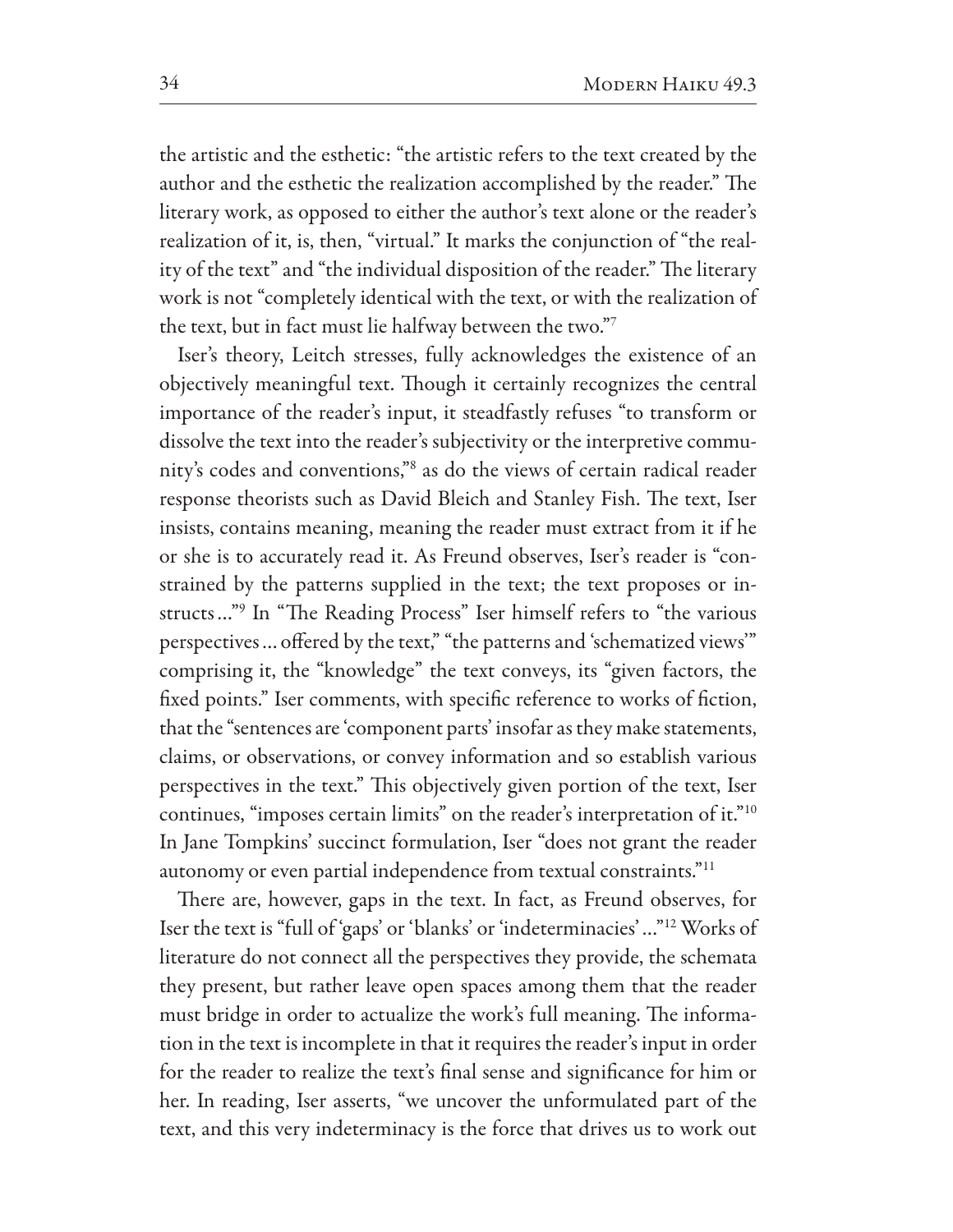a configurative meaning..."<sup>13</sup> Writes Karlheinz Stierle, for Iser "the construction of meaning...[is] an essentially creative act in which the reader fills the gaps and blanks of indeterminacy" in the text.<sup>14</sup> In discussing works of fiction, Iser remarks that it is "only through inevitable omissions that a story gains its dynamism." In such works "the opportunity is given to us to bring into play our own faculty for establishing connections ... for filling in gaps left by the text itself." It is "the elements of indeterminacy, the gaps in the text," Iser concludes, that allow for, in fact demand, the reader's imaginative contribution.<sup>15</sup>

What marks the literary text as truly literary is the presence of gaps, and what measures the text's strength is the degree of openness of these gaps. Non-literary as well as weak literary works contain either no gaps or very restricted ones. In expository texts, Iser writes, we as readers experience a "confirmative effect;" everything is laid out in clear and complete terms. Though a virtue in expository texts, this "confirmative effect" is "a defect in a literary text." Likewise, weak literary texts, such as "broader forms of the detective story," leave little or no room for the imaginative participation of the reader, offer "nothing but a harmonious world," containing no, or very limited, gaps. "No [literary] author worth his salt," Iser concludes, "will ever attempt to set the whole picture before his reader's eyes."<sup>16</sup> As Fry notes, for Iser "[i]f it [the literary text] doesn't surprise, it doesn't have value, it's what critics and Iser himself call 'culinary'-overly familiar like routine cooking."<sup>17</sup> It is the gaps, the blanks in the quality literary text that provide the surprises.

Though Iser argues that "[i]f the reader were given the whole story and there were nothing left for him to do, then his imagination would never enter the field, the result would be the boredom which invariably arises when everything is laid out cut and dried before us," he also cautions that a text "may go too far," have so many and such unlimitedly open gaps that the text produces "overstrain" in the reader, a condition as likely to cause the reader to "leave the field of play" as boredom.<sup>18</sup> Fry cites James Joyce's *Finnegan's Wake* as an example of the sort of text Iser has in mind, as one that may strike the reader as "making demands on us that are too great."<sup>19</sup> Iser recognizes that many "modern" texts advertise their gaps, "are often so fragmentary that one's attention is almost exclusively occupied with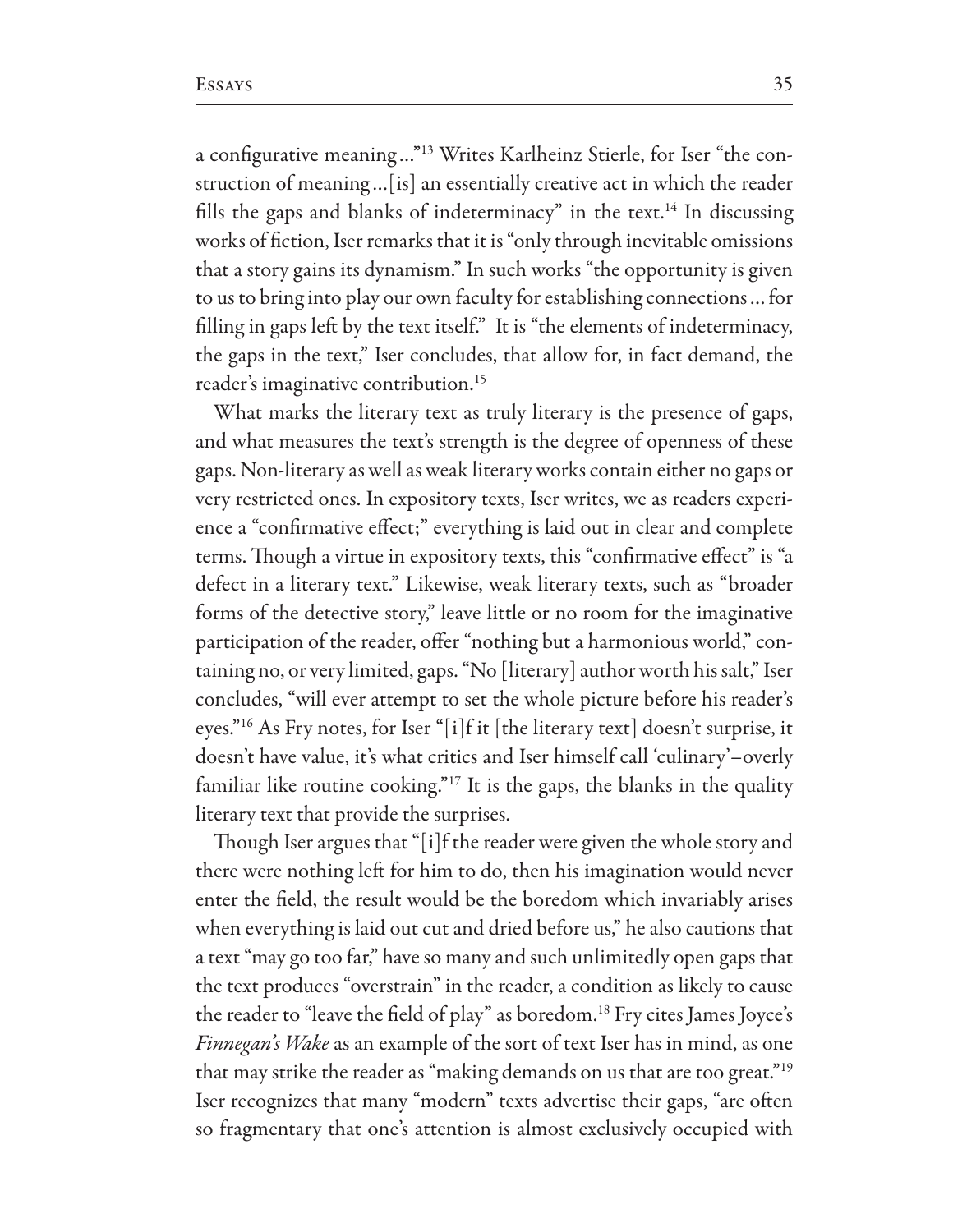the search for connections between the fragments," but he sees this as a positive value, a trait that "make[s] us aware of the nature of our capacity for providing links."<sup>20</sup> These modern texts are not the same as ones, such as extreme cases like *Finnegan's Wake*, which "may go too far," in which the gaps are so numerous and so open, the text so polysemantic, that the result is "overstrain" in the reader, resulting in a sense of interpretive freefall for him or her. Fry nicely sums up the two textual limits in Iser's theory: "If there are no surprises, there's no point in reading the text. If the surprises are too great, they induce overstrain and we throw the book away in frustration."21

Granted, Iser is conspicuously silent on how much surprise in a text is too much, and how much is not enough. He never explicitly defines either the upper or lower limits of the gap's elasticity, never specifies how many gaps in a text are too many and how many are not enough. His stance is rather, implicitly, a case-by-case, pragmatic one; he assumes that the reader will intuitively sense, at least roughly, in his or her experience with an individual text whether or not it is unsatisfyingly too closed or frustratingly too open. As already suggested, however, Iser is quite explicit in his assertion of the primacy of the reader's role in actualizing, by completing, the text's meaning through the filling in of textual gaps. Moreover, he stresses the fact-this is central to Iser's theory-that reading is "a creative process." In a very real sense, the reader writes a portion of the text him or herself by constituting, by finalizing the "consistency" of the inherently open work. And this act of constitution, the filling in of the blanks to produce consistency, reflects the reader's personal values and views. As Selden, Widdowson, and Brooks observe, for Iser the literary text is "concretized' by the reader in relation to his or her extra-literary norms, values and experience"<sup>22</sup> In Iser's own words, the text comes to "reflect" the reader's "disposition" and thus "in this respect the literary text acts as a kind of mirror" for the reader. As Jane Tompkins cogently puts it, Iser insists that the reader is a "co-creator of the work."<sup>23</sup>

To be sure, the reader is shaped and formed by the information the text's language provides as much as the text is shaped and formed by the reader through the filling of its gaps. As Iser remarks, "the reader is bound to open himself up to the workings of the text.... we must suspend the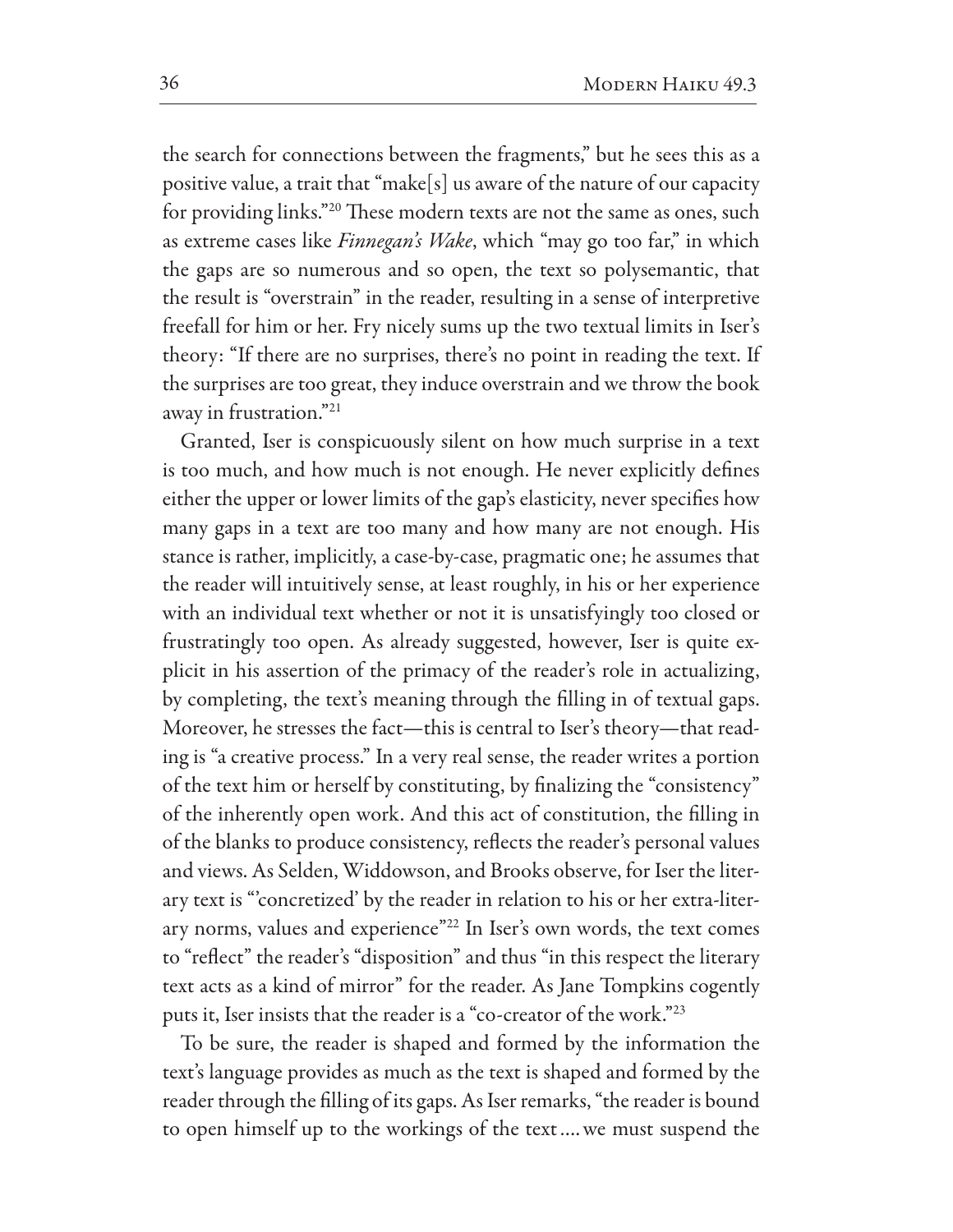ideas and attitudes that shape our personality before we can experience the world of the literary text."<sup>24</sup> But in the true work of literature, not only are there gaps left open for the reader to fill-opportunities given him or her to co-create with the author-but these gaps themselves are extremely flexible, capable of being bridged in different ways by different readers, and even completed in multiple ways by the same reader. "[O] ne text is potentially capable of several different realizations," Iser writes. He asserts: "completely different readers can be differently affected by the 'reality' of a particular text," and "a second reading of a piece of literature often produces a different impression from the first." Iser goes so far as to posit the potential "inexhaustibility of the text."<sup>25</sup> The best literary works are marked by their openness to a myriad of interpretive inputs, both by different readers and by the single reader him or herself. Freund neatly sums up Iser's view: "Since the gaps in a text can be filled in many different ways every text is potentially capable of many different realizations and no reading can exhaust the text's full potential which is always infinitely richer than any of its realizations."26

As noted at the outset of this essay, I will, for the sake of brevity, confine my application of Iser's theory to the classic three line haiku containing a clear kireji. To repeat Bruce Ross' succinct definition of it, the kireji is "an emotional or linguistic break [between two distinct images] that creates an 'internal comparison'." This "break" corresponds exactly to what Iser calls a gap or a blank. Moreover, Iser's theory allows for the full appreciation of the classic haiku as a self-consciously esthetic object, a work of art, a text that does not pretend to seamlessly mirror objective reality but rather calls attention to the demand it places upon the reader to complete it, to "search for connections between fragments." Even centuries old haiku, those by such Japanese masters as Bashō (1644–94), Buson  $(1716-83)$ , and Issa  $(1763-1827)$ , fit Iser's definition of "modern" texts in that their kireji "make us aware of the nature of our own capacity for providing links." Iser's theory can fully account for both the haiku's artistic pole-the information the poet provides—and its esthetic pole—what the reader imaginatively provides through the filling of gaps.

Any number of classic three-line haiku could be used to demonstrate in specific detail how the kireji in them might be usefully understood to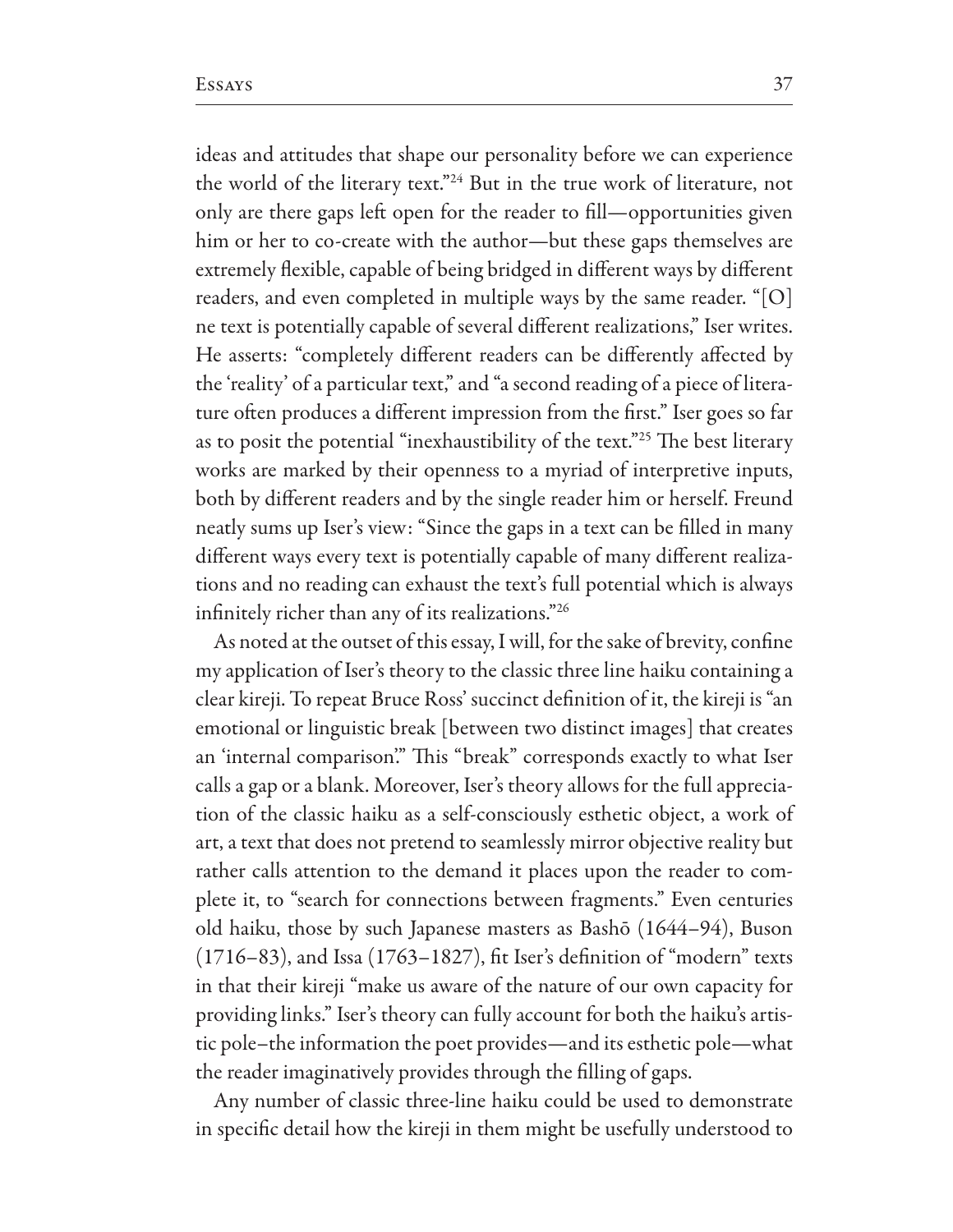function in Iserian terms. The poem that will serve as an illustration here is a contemporary one, a selection from the recently published (2013) Haiku in English: The First Hundred Years. It's a haiku by Gary Hotham: "fog. / sitting here / without the mountains."<sup>27</sup> The poem consists of two clear and distinct images-fog, and a narrator contemplating the absence of mountains—and there is an obvious kireji, a clear and distinct break, between the two images.

The fog and the narrator contemplating the absence of mountains constitute what Iser calls the text's artistic pole. They are what the poem's author gives us, what Iser variously refers to as "the perspectives offered," the text's "patterns and schematized views," its "given factors, the fixed points." These images comprise "statements... observations" that contain and convey the "information" the text provides. The haiku's kireji-the "emotional and linguistic break" between the fog and contemplation of the absent mountains-is, then, in Iser's words, "the unformulated part of the text," that which marks its "indeterminacy." The kireji represents a blank or gap the reader must fill in order to make Hotham's poem wholly meaningful. This is the place in the text where "the opportunity is given to us to bring into play our faculty for establishing connections." It is where we as readers are invited to imaginatively participate in writing the text. It is what Iser calls the esthetic pole.

Measured in Iserian terms, Hotham's poem is an admirably strong one in that its principal gap—the kireji—is extremely flexible, open to a wide range of reader inputs. Let me suggest two possible ways that immediately occur to me in which this gap, the kireji, might be filled. Fog is a traditional image for confusion, bafflement. Mountains, especially their peaks, might represent high goals and ambitions, ideals. The poem may thus be read as one about losing sight of one's goals and ambitions, one's ideals. That is to say, the gap between the fog and the contemplation of absent mountains may be filled by imagining the metaphorical fog as that which the narrator is lost in, which in turn causes him to lose his vision of the metaphorical mountains. More specifically, due to some sort of emotional turmoil or life upheaval, the narrator becomes baffled and confused—unclear—as to what his ambitions and ideals, which he once had clearly in sight, truly are. On this reading, the poem conveys the sense of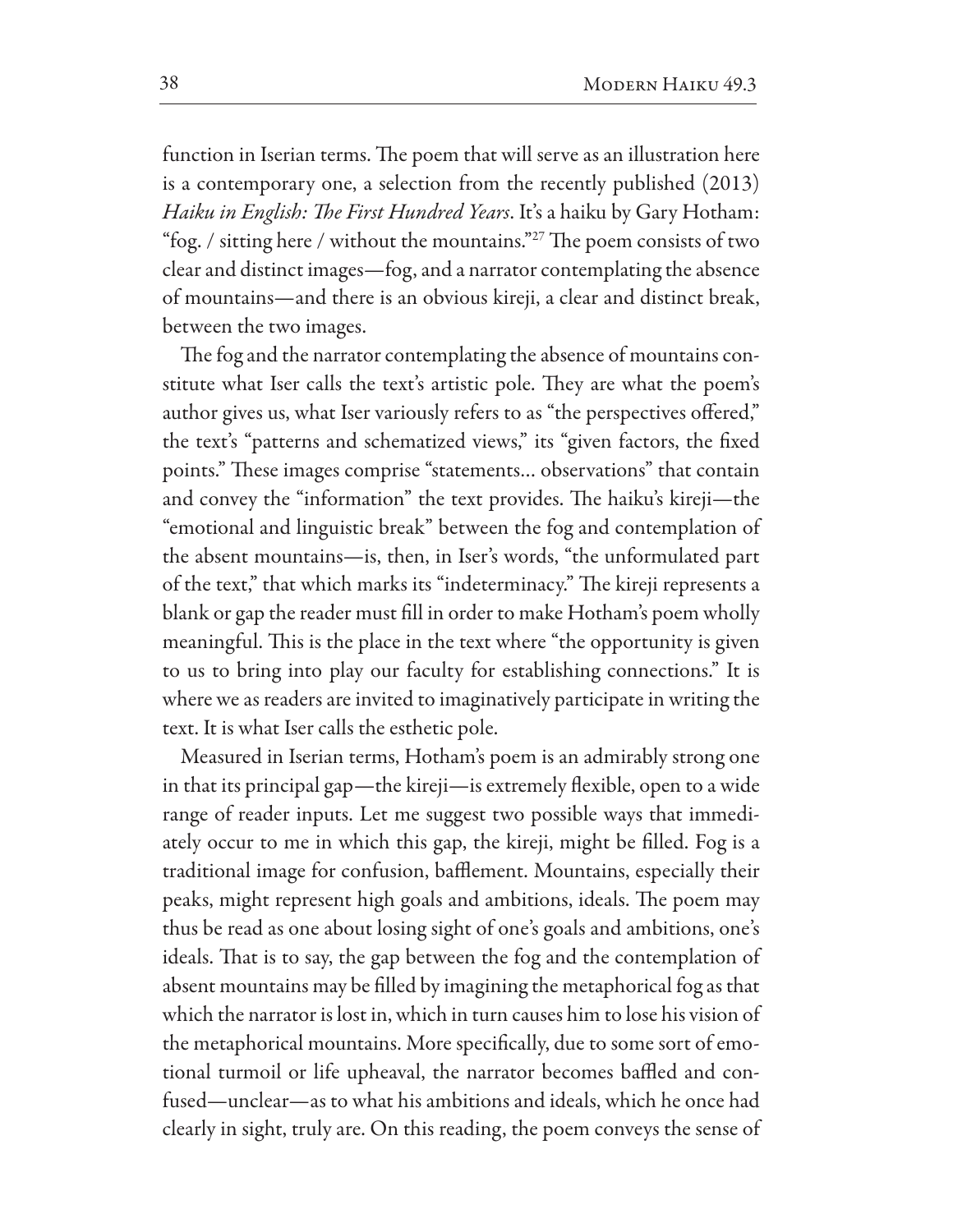frustration, and perhaps even depression, that one experiences in such a state of lost vision. But fogs dissipate, lift. Thus the poem also implies hope, the expectation that if one patiently waits things out, the confusion and bafflement—the fog—will eventually dissolve and one will once again find one's way, will be able clearly to know one's purpose for living.

As well as representing confusion and bafflement, fog also has more positive symbolic meanings. For instance, a fog might metaphorically connote a comfortable state of oblivion, a condition of blissful ignorance. And mountains, as well as signifying goals and ambitions, ideals, might stand for monumental challenges and obstacles in life. Read in this way, the poem is about the peace of mind and spirit that come from ceasing to focus on, of divesting one's attention from, one's problems, the difficult challenges in one's life. That is to say, the gap between the fog and the narrator's contemplation of absent mountains may be filled by imagining a very different, from the first reading, sort of fog that the narrator is lost in, which in turn causes him to lose his vision of a very different, from the first reading, sort of mountains. On this reading, the poem conveys a positive feel. The narrator in the poem is metaphorically turning a blind eye to the difficulties in his life and thus escaping the worry and stress those difficulties induce.

But once again, fogs dissipate, lift. The implication is thus that there is no way of avoiding life's challenges—its mountains—forever; they will eventually come back into view. This fact, however, might be interpreted either positively or negatively. Read negatively, the poem suggests that temporarily ignoring one's problems—being in a fog with respect to them—does nothing but delay the grim inevitable, possibly making the problems, in the end, even more difficult to surmount than they would have been if one had faced them down from the beginning. Read positively, the poem implies that even a brief respite from one's challenges might work to renew one's spirit and resolve, allow one to take on these challenges, when one eventually emerges from one's fog, with an increased energy and enthusiasm that enables one to deal with them more effectively than one would have been able to without such a brief period of relief, a period in which one was in a fog.

There are a number of other ways in which the principal gap, the kireji,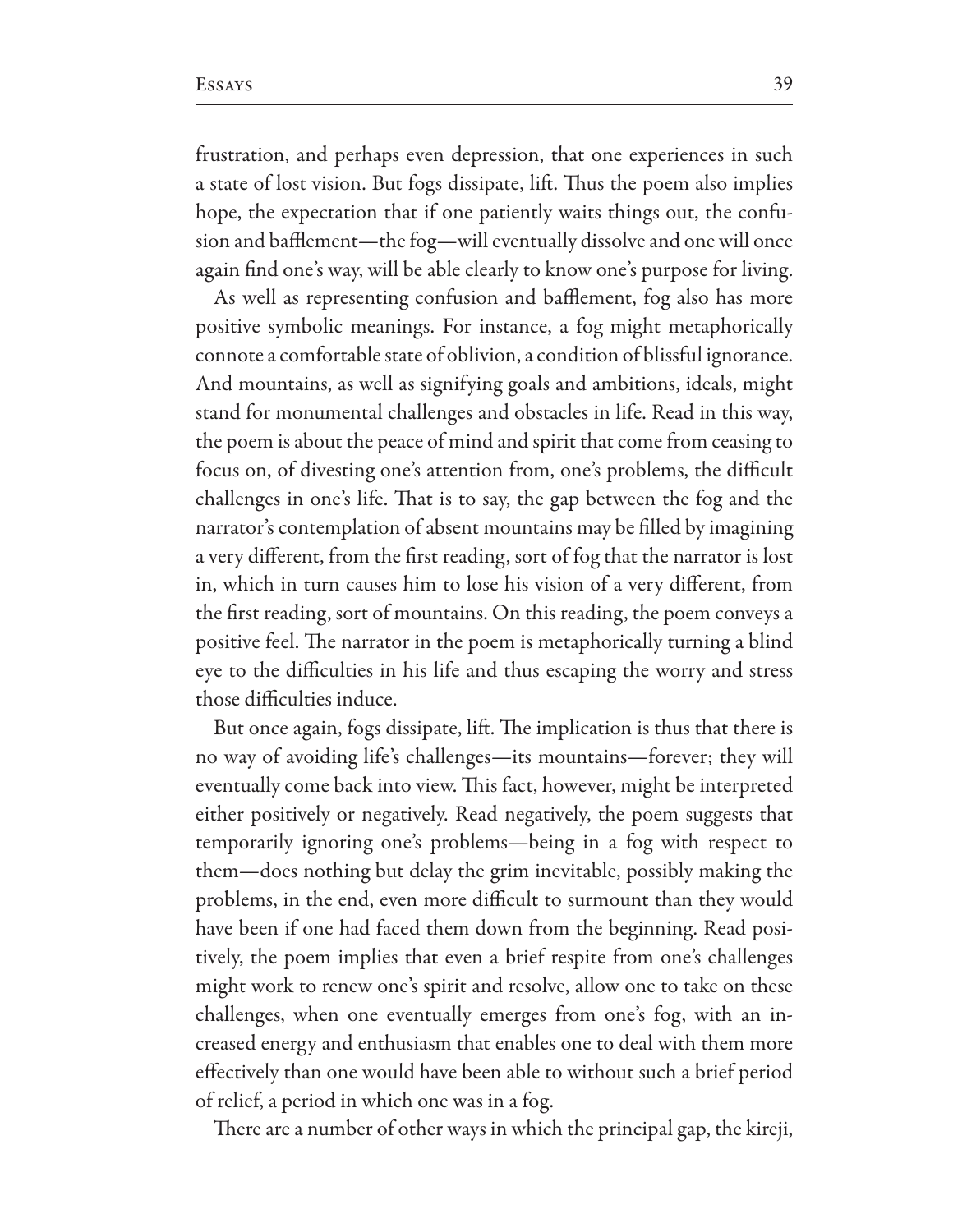in Hotham's poem might be filled, depending on how one interprets the key terms I have focused upon-fog and mountains-as well as other elements in the poem, such as sitting, which I glossed over. For instance, mountains might be viewed as images of immovability, fog as a metaphor for isolation, and the fact that sitting is a very different condition from standing or moving about might be stressed and explored. Each of these permutations would afford the reader yet other opportunities to imaginatively participate in the poem's completion. Though in Iser's sense Hotham's poem is "modern" in that it features its openness, highlights a call for reader participation through the kireji, it certainly avoids the danger, which Iser warns against, of being so open that it induces "overstrain," frustration in the reader. The information the text provides establishes clear parameters for the multiple ways in which its principal gap might be filled. In sum, Hotham's poem is a model of what Iser would label a true, effective, high quality literary text, an example of the artistic power of which haiku are capable.

Close reading of Hotham's poem might reveal other gaps in it besides the principal one dictated by the kireji. And it is certainly possible to locate gaps in other, less conventional haiku that do not so conspicuously feature a kireji. For example, Stuart Quine's monoku, "bolted and chained the way to the mountains"-another selection from Haiku in English: The First Hundred Years-leaves it open to the reader to determine the meaning of the connection between the mountains and the fact that the way to them is locked off.<sup>28</sup> As noted at the outset of this essay, my focus on the kireji in the traditionally constructed Hotham poem was not intended to exhaust the possibilities for applying Iser's theory to an understanding and appreciation of haiku. Rather, it was meant to illustrate how that theory might be applied to one prominent form of the genre, and one prominent element in that form, and thereby suggest how Iser's ideas might be extended to include other sorts of haiku as well.

Archibald MacLeish famously quipped in his 1926 poem "Ars Poetica" that "A poem should not mean / But be."<sup>29</sup> In light of Iser's theory, and the very nature of how haiku work, MacLeish's dictum might be amended and revised to read: a poem—specifically a haiku—can only fully "be" through the reader's participation in the realization of its several different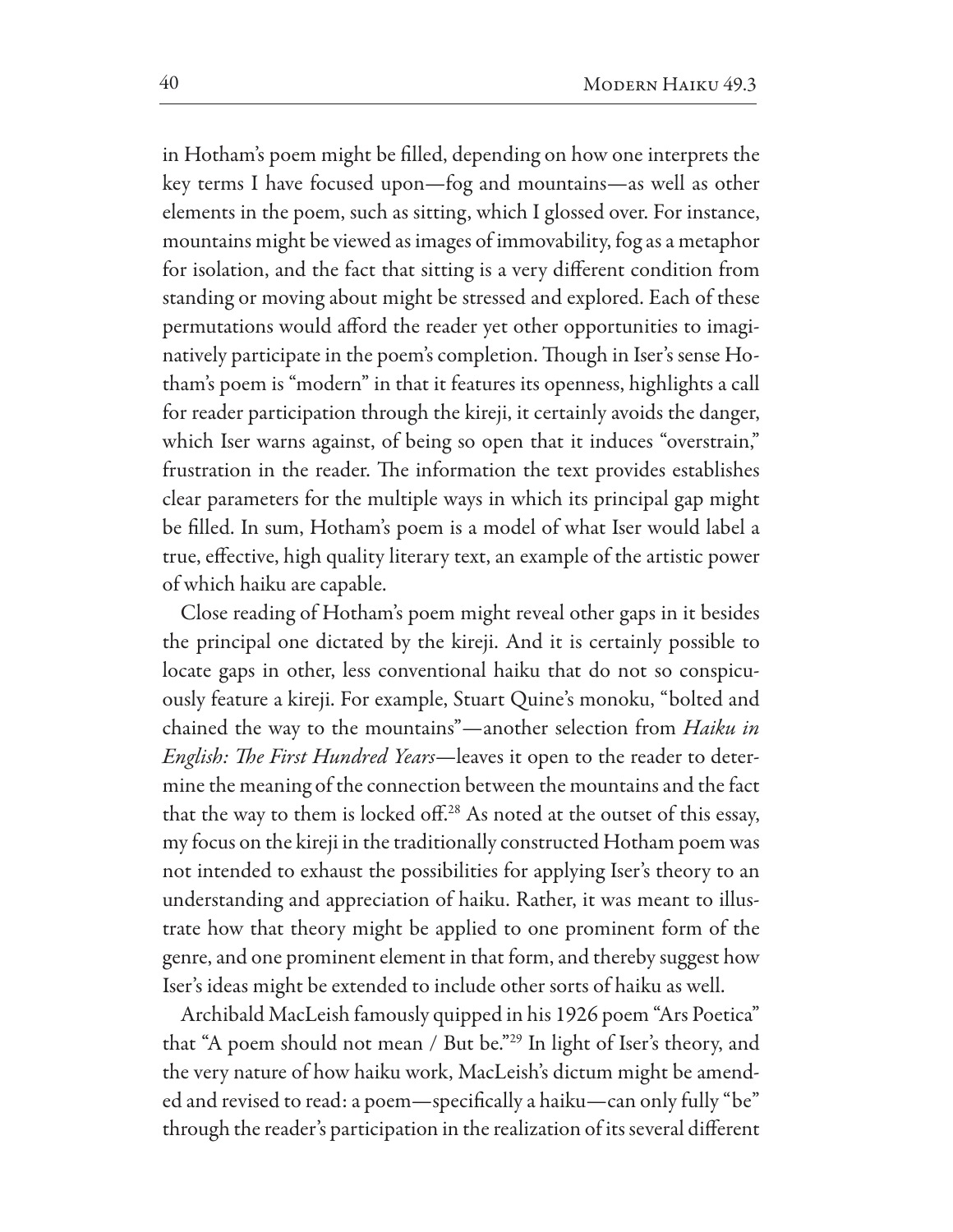potentials for meaning. Hotham's poem, like all the best haiku, is not, in its full sense, a static, fixed and final object, but it is instead a dynamic event, a potential happening that is actualized when the reader creatively responds to the prompts in the poem that the author provides. Iser's theory of gaps, his view that the literary text consists of both an author/ artistic and a reader/ esthetic pole, fully accounts for, and productively illuminates, the way in which quality haiku happen.

## **NOTES**

<sup>1</sup> Ross, Bruce. How to Haiku: A Writer's Guide to Haiku and Related Forms. Boston: Tuttle, 2002.

<sup>2</sup> Leitch, Vincent B. American Literary Criticism From the Thirties To the Eighties. New York: Columbia UP, 1988.

<sup>3</sup> Fry, Paul H. *Theory of Literature*. New Haven: Yale UP, 2012.

<sup>4</sup> Selden, Raman, Peter Widdowson, and Peter Brooks. A Reader's Guide to Contemporary Literary Theory. 5th ed. New York: Pearson/ Longman, 2005.

<sup>5</sup> Freund, Elizabeth. The Return of the Reader: Reader Response Criticism. New York: Methuen, 1987.

<sup>6</sup> Upstone, Sara. *Literary Theory: A Complete Introduction*. Croyden (UK): Hachette, 2017.

<sup>7</sup> Iser, Wolfgang. "The Reading Process: A Phenomenological Approach." Reader Response Criticism: From Formalism to Post-Structuralism. Ed. Jane P. Tompkins. Baltimore: Johns Hopkins UP, 1980: 50-69.

 $8$  Leith.

 $9$  Freund

 $10$  Iser.

<sup>11</sup> Tompkins, Jane P. "An Introduction to Reader Response Criticism." Reader Response Criticism: From Formalism to Poststructuralism. Ed. Jane P. Tompkins. Baltimore: Johns Hopkins UP, 1980: x-xxvi.

 $12$  Freund.

 $13$  Iser.

<sup>14</sup> Stierle, Karlheinz. "The Reading of Fictional Texts." The Reader In the Text: Essays On Audience and Interpretation. Eds. Susan R. Suleiman and Inge Crosman. Princeton, NJ: Princeton UP, 1980. 83-105.